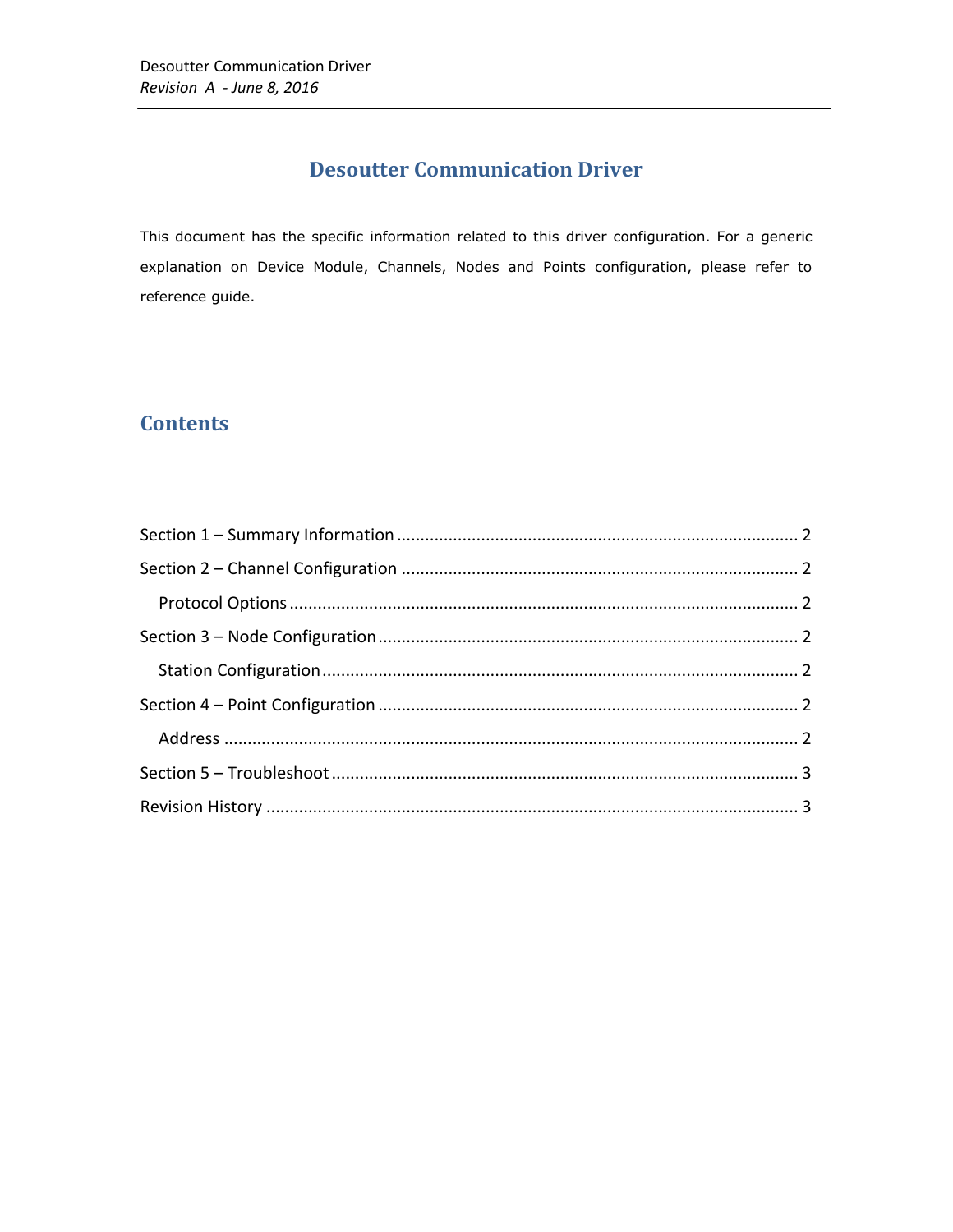### <span id="page-1-0"></span>**Section 1 – Summary Information**

**Communication Driver Name**: Desoutter **Implementation DLL**: T.ProtocolDriver.Desoutter.dll **Protocol**: Proprietary **Interface**: RS232 or RS485 **PLC types supported:** Devices compatible with CVIC II.equipments. **Manufacturer:** Desoutter **PC Hardware requirements**: Serial Port

## <span id="page-1-1"></span>**Section 2 – Channel Configuration**

### <span id="page-1-2"></span>**Protocol Options**

Not used in this driver.

The remaining channel configurations are standard according the description on the reference guide.

### <span id="page-1-3"></span>**Section 3 – Node Configuration**

#### <span id="page-1-4"></span>**Station Configuration**

Not used in this driver.

### <span id="page-1-5"></span>**Section 4 – Point Configuration**

#### <span id="page-1-6"></span>**Address**

The syntax for the Cincinnati communication point is:

*<Command>*

**Command:** It indicates that this specific command is associated with the specific Tag Name.